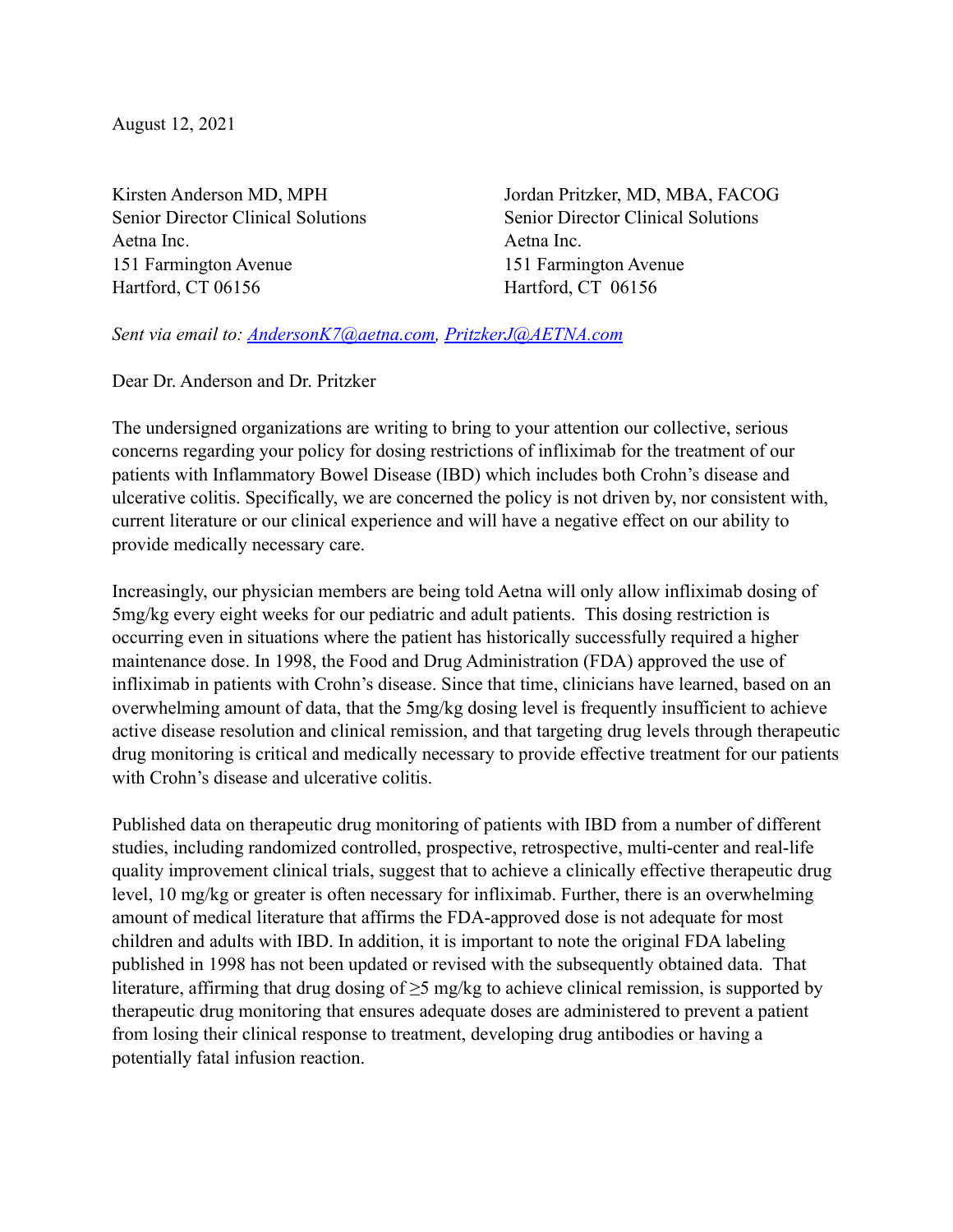The current practice by Aetna of requiring physicians to uniformly decrease dosing to 5mg/kg is putting our pediatric and adult patients at risk of losing their effective medication response which could result in long-term or potentially lifetime negative and serious or disabling consequences. In addition, the dose reduction will result in exacerbations and flares of disease and subsequently otherwise costly avoidable emergency department visits, hospitalizations, unnecessary surgery, narcotic and steroid use, the need for alternate biologic therapies, as well as adverse psychosocial effects. In summary, the 5mg/kg dose for the pediatric and adult population with IBD has been proven to be ineffective since the initial FDA approval and labeling in 1998. Dosing of 10 mg/kg (or above) has been shown to be both clinically effective at achieving remission and may be necessary to achieve therapeutic drug levels. The requirement by Aetna to use 5 mg/kg dosing based on the initial FDA label should be rescinded to allow physicians to make clinical decisions in the best interest of their patients.

Our organizations are urgently requesting a meeting with you to further discuss this very troublesome policy that will clearly result in negative patient outcomes if it is not immediately addressed. Please find references for supporting literature below.

To arrange a virtual meeting, please contact Camille Bonta (NASPGHAN) at [cbonta@summithealthconsulting.com](mailto:cbonta@summithealthconsulting.com), Leslie Narramore (AGA) at <u>lnarramore@gastro.org</u>, Brand Conway (ACG) at [BConway@gi.org](mailto:BConway@gi.org), Lakitia Mayo (ASGE) at [lmayo@asge.org,](mailto:lmayo@asge.org) and Teresa Salaway (AAP) at  $t$ salaway  $(a)$ aap.org.

Sincerely,

American Academy of Pediatrics American College of Gastroenterology American Gastroenterological Association American Society for Gastrointestinal Endoscopy North American Society for Pediatric Gastroenterology Hepatology and Nutrition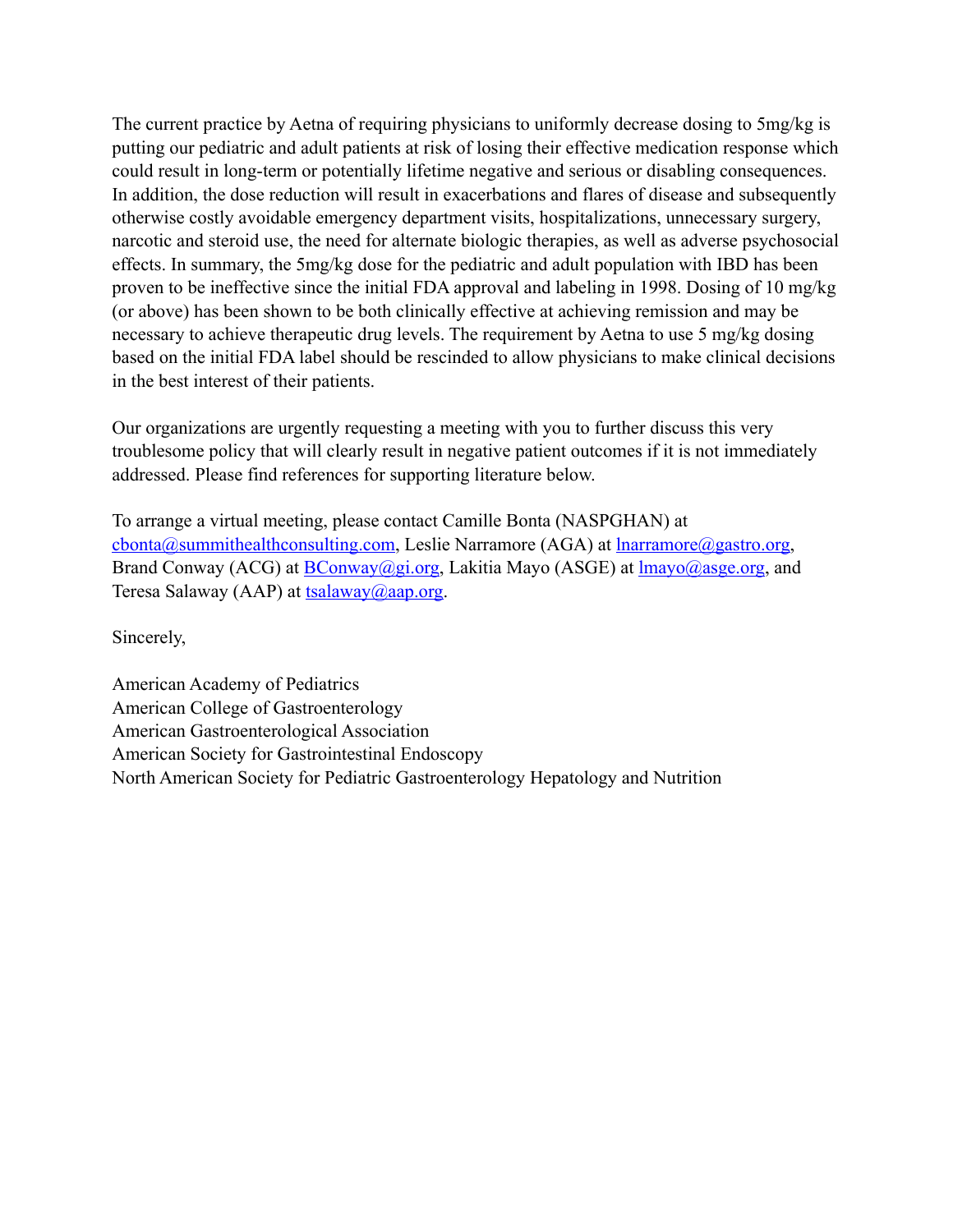## **References:**

Clarkston K, Tsai Y, Jackson K, et al. Development of Infliximab Target Concentrations During Induction in Pediatric Crohn Disease Patients. J Pediatr Gastroenterol Nutr. 2019, Jul;69(1):68-74.

Colman R, Tsai Y, Jackson K, et al. Achieving Target Infliximab Drug Concentrations Improves Blood and Fecal Neutrophil Biomarkers in Crohn's Disease. Inflamm Bowel Dis. 2021 Jun 15;27(7):1045-1051.

Gemayel NC, Rizzello E, Atanasov P, Wirth D, Borsi A. Dose escalation and switching of biologics in ulcerative colitis: a systematic literature review in real-world evidence. Current medical research and opinion. 2019 Nov 2;35(11):1911-23.

Guberna L, Nyssen OP, Chaparro M, Gisbert JP. Frequency and Effectiveness of Empirical Anti-TNF Dose Intensification in Inflammatory Bowel Disease: Systematic Review with Meta-Analysis. Journal of Clinical Medicine. 2021 Jan;10(10):2132.

Guido A, Crandall W, E Homan, et al. Improving Post-induction Antitumor Necrosis Factor Therapeutic Drug Monitoring in Pediatric Inflammatory Bowel Disease. J Pediatr Gastroenterol Nutr. 2020 Jan;70(1):48-54.

Hellmann J, Etter R, Denson L, et al. Quality Improvement Methodology Optimizes Infliximab Levels in Pediatric Patients with Inflammatory Bowel Disease. Pediatr Qual Saf. 2021 May 5;6(3):e400. eCollection May-Jun 2021.

Jongsma M, Winter D, Huynh H, et al. Infliximab in young paediatric IBD patients: it is all about the dosing. Paediatric IBD Porto Group of ESPGHAN. Eur J Pediatr. 2020 Dec;179(12):1935-1944. Epub 2020 Aug 19.

Kósa F, Kunovszki P, Borsi A, Iliás Á, Palatka K, Szamosi T, Vincze Á, Molnár T, Lakatos PL. Anti-TNF dose escalation and drug sustainability in Crohn's disease: Data from the nationwide administrative database in Hungary. Digestive and Liver Disease. 2020 Mar 1;52(3):274-80.

Mattoo VY, Basnayake C, Connell WR, Ding N, Kamm MA, Lust M, Niewiadomski O, Thompson A, Wright EK. Systematic review: efficacy of escalated maintenance anti-tumour necrosis factor therapy in Crohn's disease. Alimentary Pharmacology & Therapeutics. 2021 Jun 21.

Minar P, Saeed S, Afreen M, et al. Practical Use of Infliximab Concentration Monitoring in Pediatric Crohn Disease. J Pediatr Gastroenterol Nutr. 2016 May;62(5):715-22.